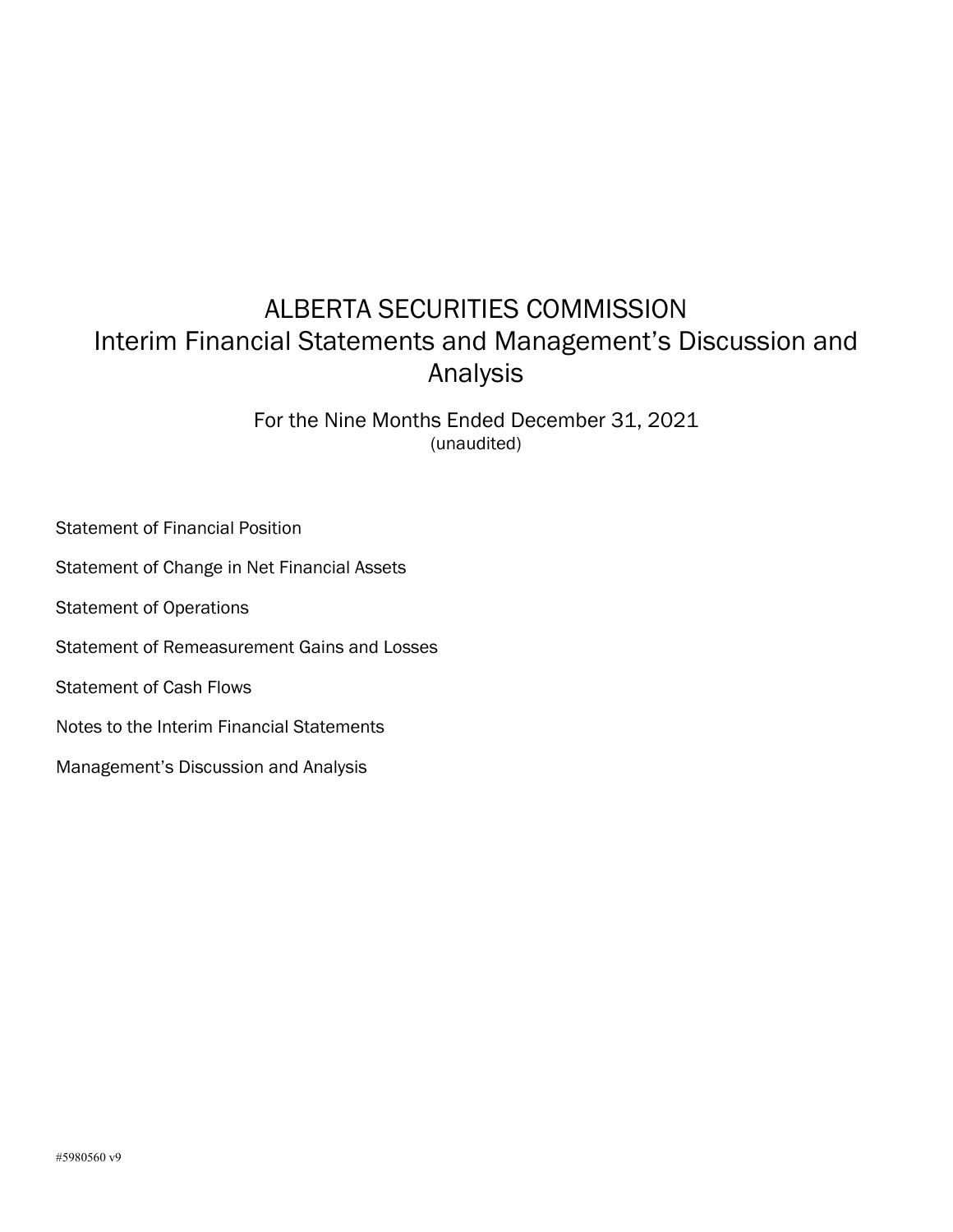## ASC REPORTS FISCAL 2022 (F2022) THIRD QUARTER RESULTS

**STATEMENT OF FINANCIAL POSITION**

| thousands of dollars                     | At December 31, 2021<br>(unaudited) | At March 31, 2021 |
|------------------------------------------|-------------------------------------|-------------------|
| <b>Financial Assets</b>                  |                                     |                   |
| Cash                                     | 7,476                               | 27,657            |
| Accounts receivable                      | 192                                 | 101               |
| Investments                              | 108,198                             | 85,863            |
|                                          | 115,866                             | 113,621           |
| Liabilities                              |                                     |                   |
| Accounts payable and accrued liabilities | 3,732                               | 3,876             |
| Lease inducements                        | 972                                 | 1,158             |
| Accrued pension liability                | 10,378                              | 10,287            |
|                                          | 15,082                              | 15,321            |
| <b>Net Financial Assets</b>              | 100,784                             | 98,300            |
|                                          |                                     |                   |
| <b>Non-Financial Assets</b>              |                                     |                   |
| Capital assets                           | 3,337                               | 3,960             |
| Prepaid expenses                         | 467                                 | 371               |
|                                          | 3,804                               | 4,331             |
|                                          |                                     |                   |
| <b>Accumulated Surplus</b>               | 104,588                             | 102,631           |
|                                          |                                     |                   |
| Accumulated surplus is comprised of:     |                                     |                   |
| Accumulated operating surplus            | 102,680                             | 102,153           |
| Accumulated remeasurement gains          | 1,908                               | 478               |
|                                          | 104,588                             | 102,631           |

*The accompanying notes and schedule are part of these financial statements.*

#### **STATEMENT OF CHANGE IN NET FINANCIAL ASSETS**

| (unaudited)                                 |               |                                       |        |  |
|---------------------------------------------|---------------|---------------------------------------|--------|--|
| thousands of dollars                        |               | For the nine months ended December 31 |        |  |
|                                             | 2021          | 2021                                  | 2020   |  |
|                                             | <b>Budget</b> | Actual                                | Actual |  |
| <b>Operating Surplus (Deficit)</b>          | (11,695)      | 527                                   | (878)  |  |
| Acquisition of capital assets               | (432)         | (221)                                 | (198)  |  |
| Amortization of capital assets              | 900           | 844                                   | 1,067  |  |
| Prepayment of expenses                      |               | (802)                                 | (701)  |  |
| Reduction of prepaid expenses               |               | 706                                   | 553    |  |
| Net remeasurement gains                     |               | 1,430                                 | 6,318  |  |
| Increase (Decrease) in net financial assets | (11, 227)     | 2,484                                 | 6,161  |  |
| Net financial assets, beginning of period   | 98,300        | 98,300                                | 71,865 |  |
| Net financial assets, end of period         | 87,073        | 100,784                               | 78,026 |  |

*The accompanying notes and schedule are part of these financial statements.*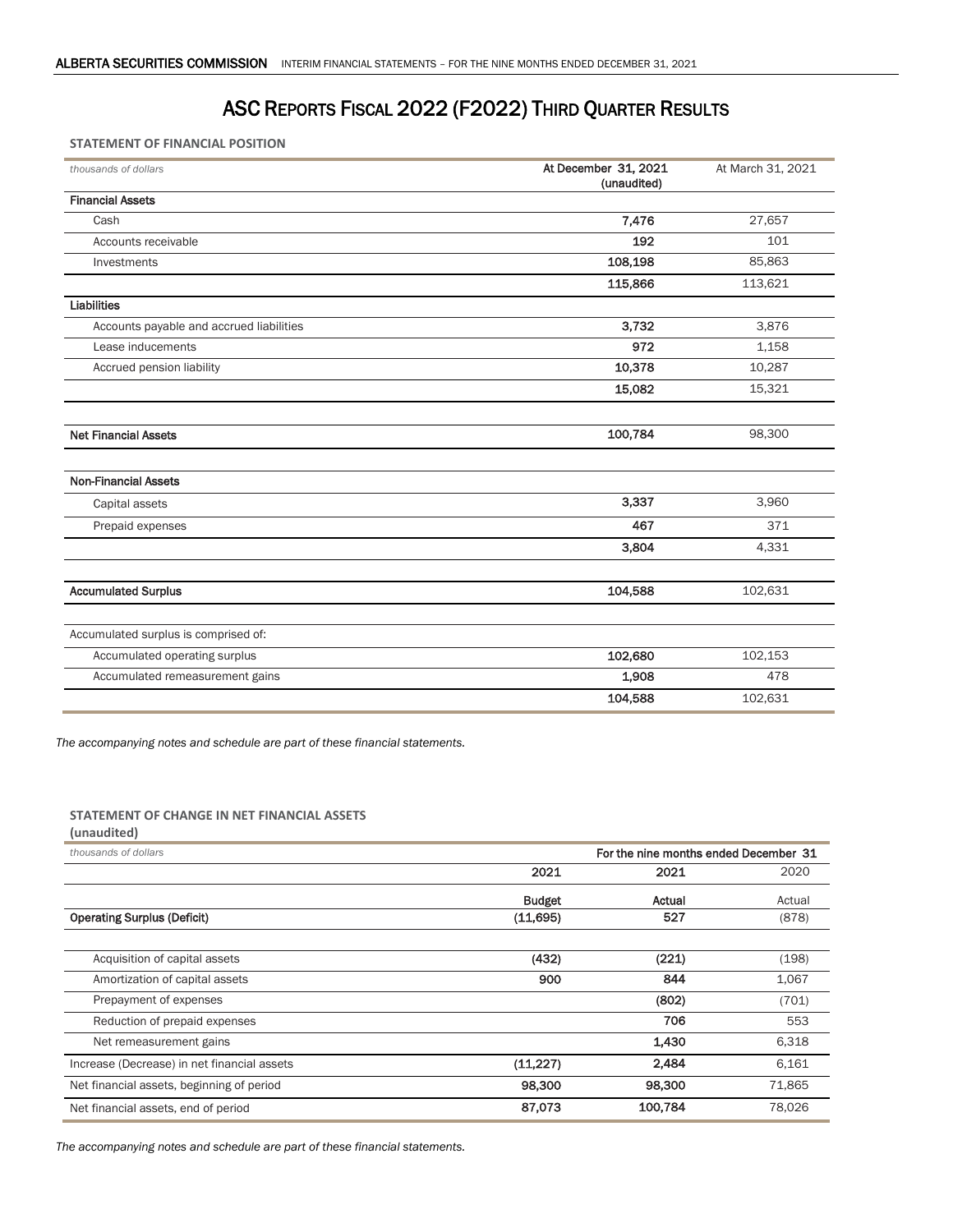#### **STATEMENT OF OPERATIONS**

| (unaudited)                                                    |               |         |                                       |               |         |              |
|----------------------------------------------------------------|---------------|---------|---------------------------------------|---------------|---------|--------------|
| thousands of dollars<br>For the three months ended December 31 |               |         | For the nine months ended December 31 |               |         |              |
|                                                                | 2021          | 2021    | 2020                                  | 2021          | 2021    | 2020         |
|                                                                | <b>Budget</b> | Actual  | Actual                                | <b>Budget</b> | Actual  | Actual       |
| Revenue                                                        |               |         |                                       |               |         |              |
| Fees and other                                                 | 5.393         | 7.230   | 6,263                                 | 20,159        | 25.016  | 21,980       |
| Investment income                                              | 474           | 1,807   | 1,696                                 | 1,546         | 6,293   | 5,526        |
| Administrative penalties                                       | 25            | 18      | 31                                    | 68            | 89      | 84           |
| Other enforcement receipts                                     | 112           | 3       | 66                                    | 325           | 20      | 1,374        |
| Conference fees and other                                      | 33            |         | $\mathbf{1}$                          | 34            |         | $\mathbf{1}$ |
|                                                                | 6.037         | 9,058   | 8.057                                 | 22,132        | 31.418  | 28,965       |
| <b>Regulatory Expenses</b>                                     |               |         |                                       |               |         |              |
| Salaries and benefits                                          | 8.202         | 8.146   | 7,647                                 | 24,606        | 23.221  | 22,564       |
| Premises                                                       | 1.178         | 1,158   | 1,098                                 | 3,533         | 3,393   | 3,300        |
| Administration                                                 | 1.085         | 733     | 613                                   | 3.288         | 1.959   | 1,753        |
| Amortization of capital assets                                 | 300           | 278     | 338                                   | 900           | 844     | 1,067        |
| Professional services                                          | 330           | 340     | 191                                   | 988           | 835     | 637          |
| Investment expense                                             | 56            | 87      | 59                                    | 169           | 372     | 172          |
| Investor education                                             | 223           | 145     | 202                                   | 343           | 267     | 350          |
|                                                                | 11.374        | 10,887  | 10,148                                | 33,827        | 30,891  | 29,843       |
|                                                                |               |         |                                       |               |         |              |
| <b>Operating Surplus (Deficit)</b>                             | (5, 337)      | (1,829) | (2.091)                               | (11,695)      | 527     | (878)        |
|                                                                |               |         |                                       |               |         |              |
| Accumulated operating surplus, beginning<br>of period          | 95,795        | 104,509 | 80,501                                | 102,153       | 102,153 | 79,288       |
| Accumulated operating surplus, end of<br>period                | 90,458        | 102,680 | 78,410                                | 90,458        | 102,680 | 78,410       |

*The accompanying notes and schedule are part of these financial statements.*

## **STATEMENT OF REMEASUREMENT GAINS AND LOSSES**

#### **(unaudited)**

| thousands of dollars                                                            | For the three months ended December 31 |       | For the nine months ended December 31 |          |  |
|---------------------------------------------------------------------------------|----------------------------------------|-------|---------------------------------------|----------|--|
|                                                                                 | 2021                                   | 2020  | 2021                                  | 2020     |  |
|                                                                                 |                                        |       |                                       |          |  |
| Accumulated remeasurement gains (losses),<br>beginning of period                | 1,474                                  | 2,398 | 478                                   | (2, 363) |  |
|                                                                                 |                                        |       |                                       |          |  |
| Unrealized gains on investments during the period                               | 536                                    | 1,557 | 1.532                                 | 6,318    |  |
| Amounts reclassified during the period to the<br><b>Statement of Operations</b> | (102)                                  |       | (102)                                 |          |  |
| Net remeasurement gains for the period                                          | 434                                    | 1,557 | 1.430                                 | 6,318    |  |
| Accumulated remeasurement gains, end of period                                  | 1.908                                  | 3,955 | 1,908                                 | 3,955    |  |

*The accompanying notes and schedule are part of these financial statements.*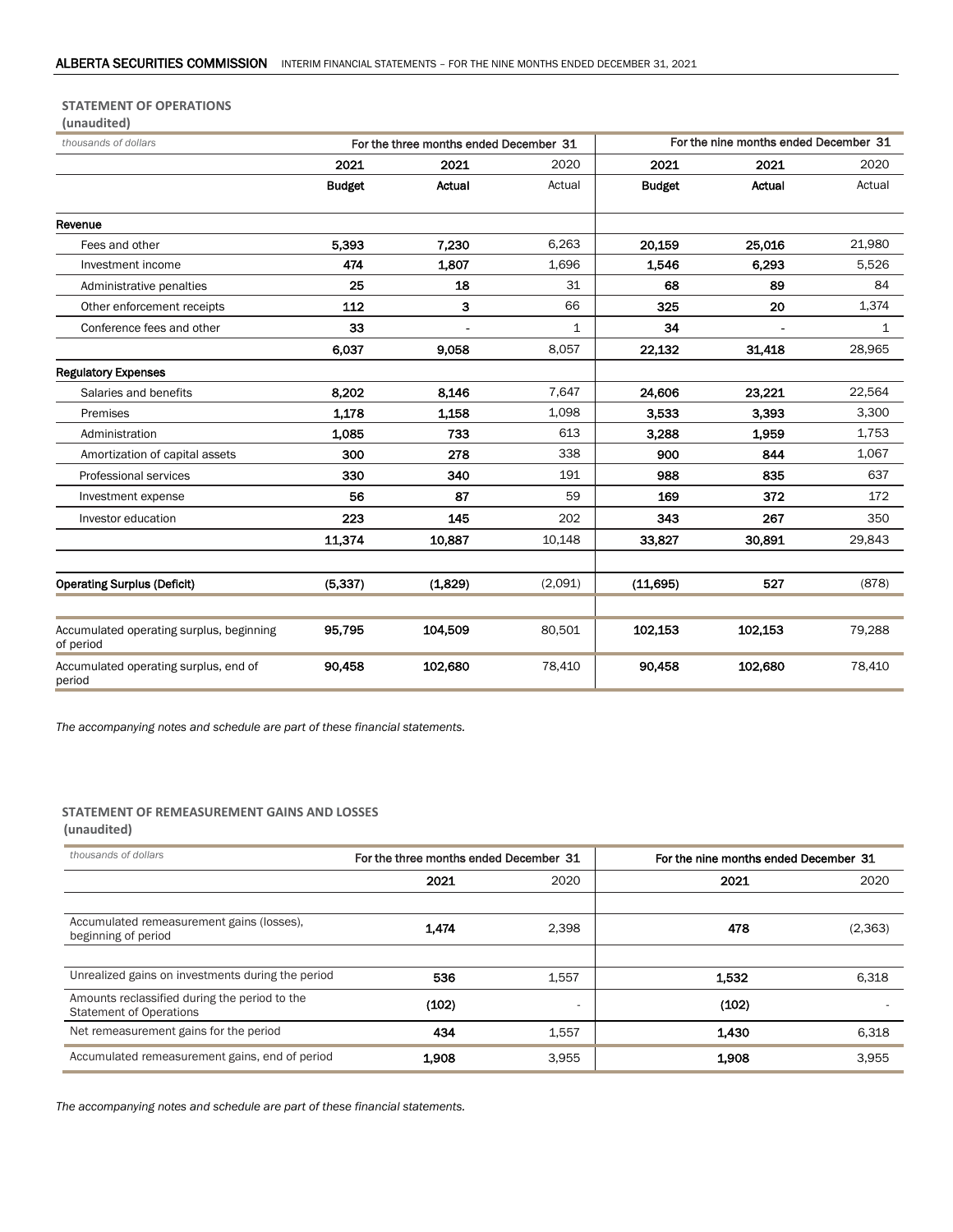#### **STATEMENT OF CASH FLOWS (unaudited)**

| (unduulteu)                                  |                                        |                          |                                       |           |  |
|----------------------------------------------|----------------------------------------|--------------------------|---------------------------------------|-----------|--|
| thousands of dollars                         | For the three months ended December 31 |                          | For the nine months ended December 31 |           |  |
|                                              | 2021                                   | 2020                     | 2021                                  | 2020      |  |
| <b>Operating Transactions</b>                |                                        |                          |                                       |           |  |
| Fees and other                               | 7.207                                  | 6,119                    | 24,648                                | 21,863    |  |
| Payments to and on behalf of employees       | (7, 426)                               | (7, 240)                 | (22, 676)                             | (22, 343) |  |
| Payments to suppliers for goods and services | (2, 387)                               | (2,090)                  | (7,040)                               | (6,315)   |  |
| Administrative penalties                     | 18                                     | 31                       | 89                                    | 84        |  |
| Other enforcement receipts                   | з                                      | 66                       | 20                                    | 1,374     |  |
| Investment income                            | 8                                      | 6                        | 16                                    | 80        |  |
| Cash used in operating transactions          | (2,577)                                | (3, 108)                 | (4,943)                               | (5,257)   |  |
| <b>Capital Transactions</b>                  |                                        |                          |                                       |           |  |
| Cash used to acquire capital assets          | (65)                                   | (34)                     | (238)                                 | (440)     |  |
| Cash used in capital transactions            | (65)                                   | (34)                     | (238)                                 | (440)     |  |
| <b>Investing Transactions</b>                |                                        |                          |                                       |           |  |
| Purchases of investments                     |                                        | $\overline{\phantom{a}}$ | (15,000)                              | (15,000)  |  |
| Cash used in investing transactions          |                                        |                          | (15,000)                              | (15,000)  |  |
| Decrease in cash                             | (2,642)                                | (3, 142)                 | (20, 181)                             | (20, 697) |  |
| Cash, beginning of period                    | 10,118                                 | 9,278                    | 27,657                                | 26,833    |  |
| Cash, end of period                          | 7,476                                  | 6,136                    | 7,476                                 | 6,136     |  |

*The accompanying notes and schedule are part of these financial statements.*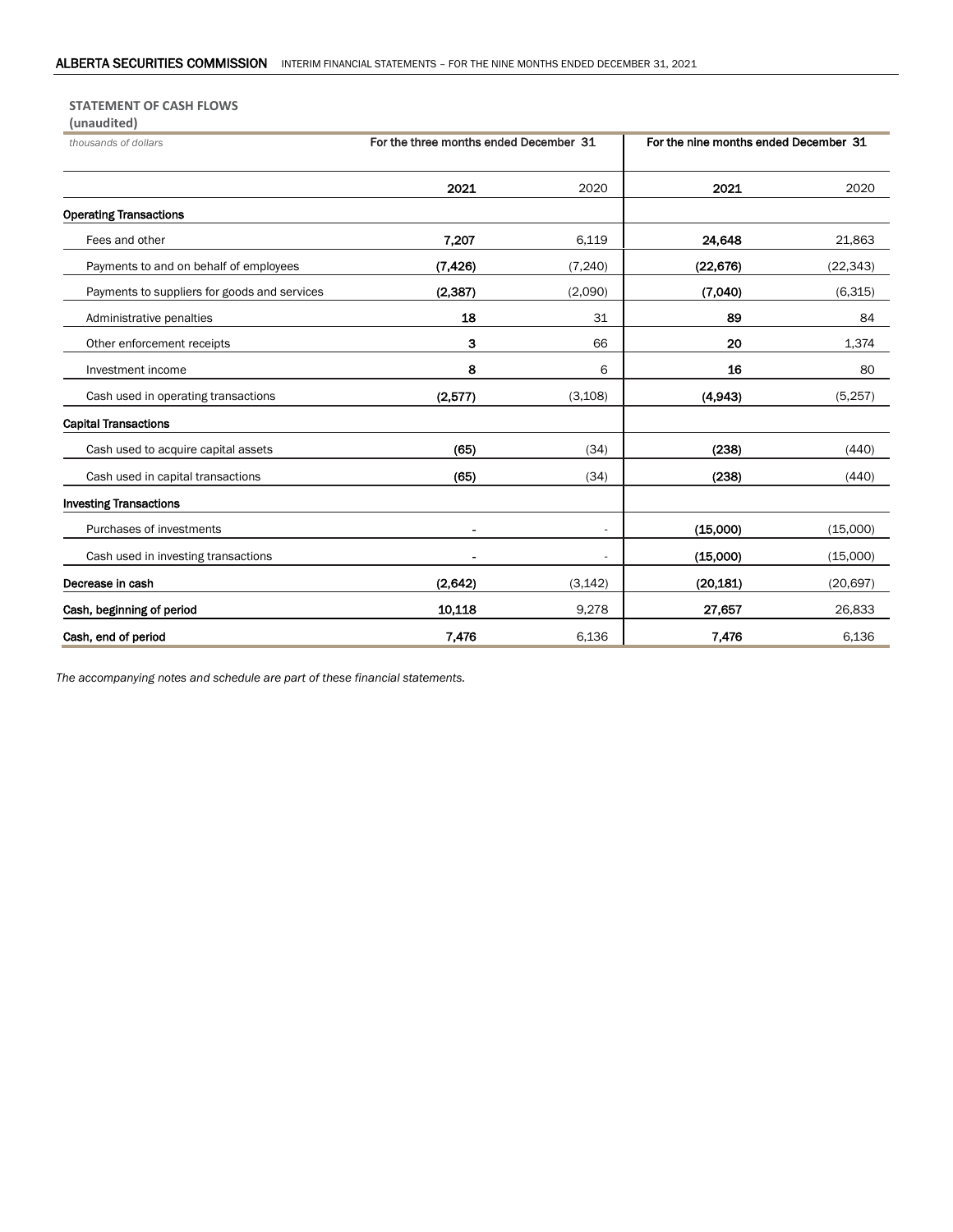## Notes to the Interim Financial Statements

*(in thousands of dollars unless otherwise noted)*

### Note 1 Significant Accounting Policies

These interim financial statements have been prepared in accordance with Canadian public sector accounting standards. The accounting policies and methods of application adopted are consistent with those disclosed in note 2 of the Alberta Securities Commission's (ASC) annual audited financial statements for the year ended March 31, 2021. These interim financial statements do not contain all the disclosures required for annual financial statements and should be read in conjunction with the most recent annual audited financial statements.

#### Note 2 Investments

The ASC's investments are independently managed by the Alberta Investment Management Corporation (AIMCo). AIMCo is a provincial corporation responsible to the Minister of Finance. AIMCo invests the ASC's assets in pooled investment funds in accordance with the investment policy approved by the ASC. The ASC does not participate in specific capital market investment decisions or transactions.

| thousands of dollars    |         |                        | December 31, 2021 |       |        | March 31, 2021 |       |
|-------------------------|---------|------------------------|-------------------|-------|--------|----------------|-------|
| Investments             | Cost    | Remeasurement<br>Gains | <b>Fair Value</b> | %     | Cost   | Fair Value     | $\%$  |
| Fixed-income securities | 73,507  | 139                    | 73.646            | 68.1  | 59.187 | 58.650         | 68.3  |
| Global equities         | 24.545  | 1,329                  | 25,874            | 23.9  | 19.530 | 20.469         | 23.8  |
| Canadian equities       | 7.726   | 440                    | 8.166             | 7.5   | 6.264  | 6.340          | 7.4   |
| <b>CCITF</b> deposit    | 512     | ۰                      | 512               | 0.5   | 404    | 404            | 0.5   |
|                         | 106,290 | 1,908                  | 108.198           | 100.0 | 85.385 | 85.863         | 100.0 |

The following summarizes the ASC's investments.

CCITF (Consolidated Cash Investment Trust Fund) is an AIMCo managed demand deposit cash and cash equivalents withdrawal account.

### Note 3 Canadian Securities Administrators (CSA) National Systems

The CSA National Systems include the System for Electronic Document Analysis and Retrieval (SEDAR), the National Registration Database (NRD) and the System for Electronic Disclosure by Insiders (SEDI). These systems are administered under a CSA National Systems operations management and governance agreement (the Agreement). The Agreement empowers the ASC, jointly with three other CSA members, to manage the systems and to engage an external service provider to operate the systems. Though not expected to occur, as one of the agreement signatories, the ASC commits to pay 25.0 per cent of any shortfall from approved system operating costs that exceeds revenue. Any revenue in excess of system operating costs (surplus) is accumulated for future systems operations, including possible revenue shortfalls, fee adjustments and system enhancements. The surplus is not divisible; the CSA owns it as a group. As at December 31, 2021, the accumulated operating surplus totalled \$186.4 million (\$192.7 million at March 31, 2021). This was primarily made up of \$129.5 million of investments comprised of a notice account earning Bank of Canada overnight rate plus 0.5 per cent, guaranteed investment certificates ranging from one-to-three years earning from 1.1 to 2.7 per cent; \$49.8 million in intangible assets; and \$10.1 million in cash held by the Ontario Securities Commission (the Designated Principal Administrator) earning Prime rate less 1.85 per cent. In management's judgment, this arrangement is not an interest in a partnership and the ASC does not control or have significant influence over how the net assets are managed.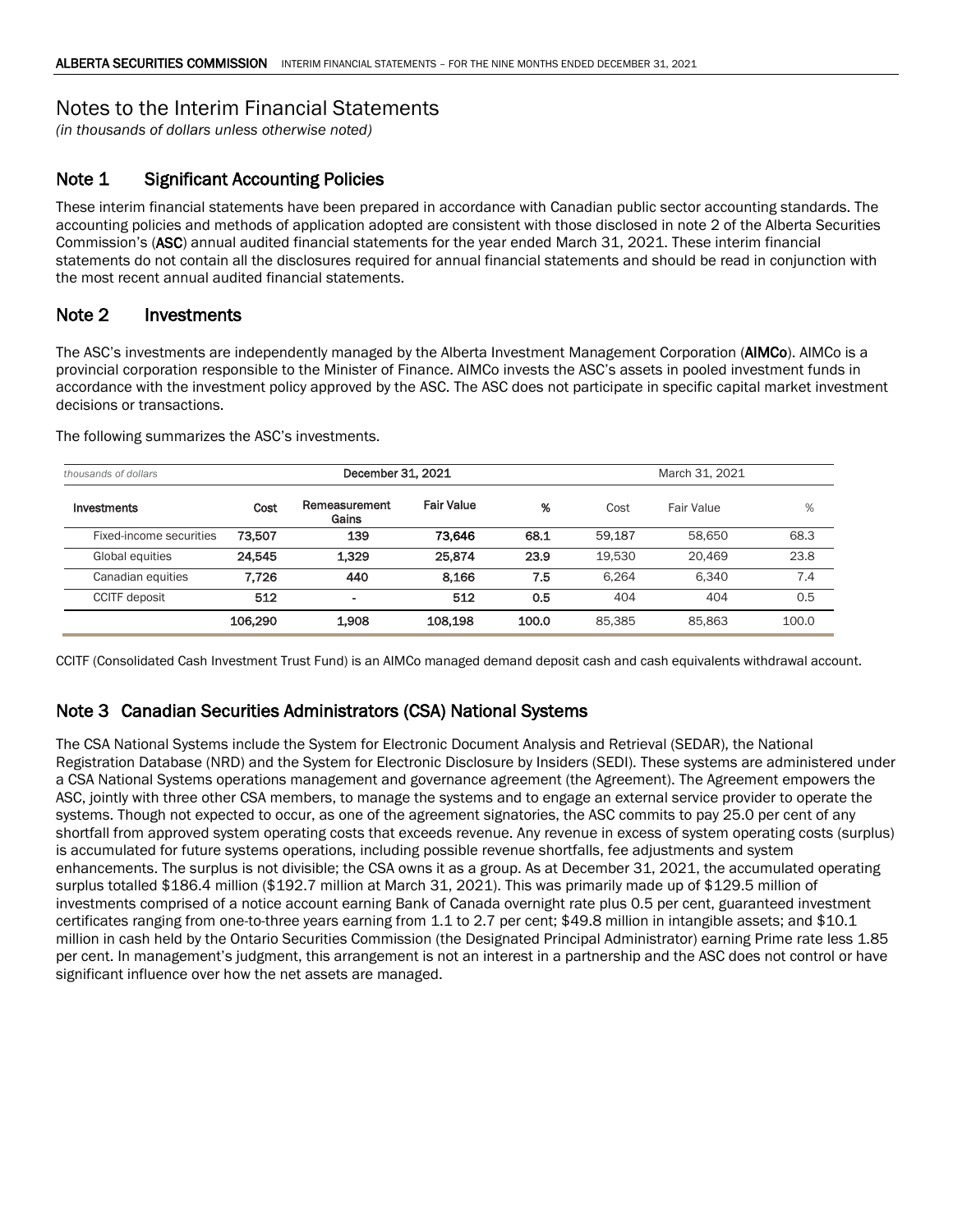### Note 4 Budget for the year ending March 31, 2022

The budget was approved by the Commission on December 9, 2020.

*thousands of dollars*

| Revenue                                                 |        |
|---------------------------------------------------------|--------|
| Fees and other                                          | 50,094 |
| Investment income                                       | 2,200  |
| Administrative penalties and other enforcement receipts | 700    |
| <b>Total revenue</b>                                    | 52,994 |
| <b>Regulatory Expenses</b>                              |        |
| Salaries and benefits                                   | 32,809 |
| Premises                                                | 4,710  |
| Administration                                          | 4,374  |
| Professional services                                   | 1,837  |
| Amortization of capital assets                          | 1,200  |
| Investor education                                      | 813    |
| Investment expense                                      | 225    |
| Total regulatory expenses                               | 45,968 |
|                                                         |        |
| <b>Operating Surplus</b>                                | 7,026  |
|                                                         |        |

Quarterly budget allocations are determined as follows:

Revenues are prorated based on historical monthly cash receipt experience and anticipated changes in these patterns.

Enforcement receipts result from settlements and monetary orders (cost recoveries, disgorgements and administrative penalties). The budget amount reflects an estimate of cash receipts based on a historical average of annual enforcement receipts.

Expenses are generally amortized on a straight-line basis over twelve months except for certain expenses that have time specific forecasts such as IIROC registration fees and investor education expenses.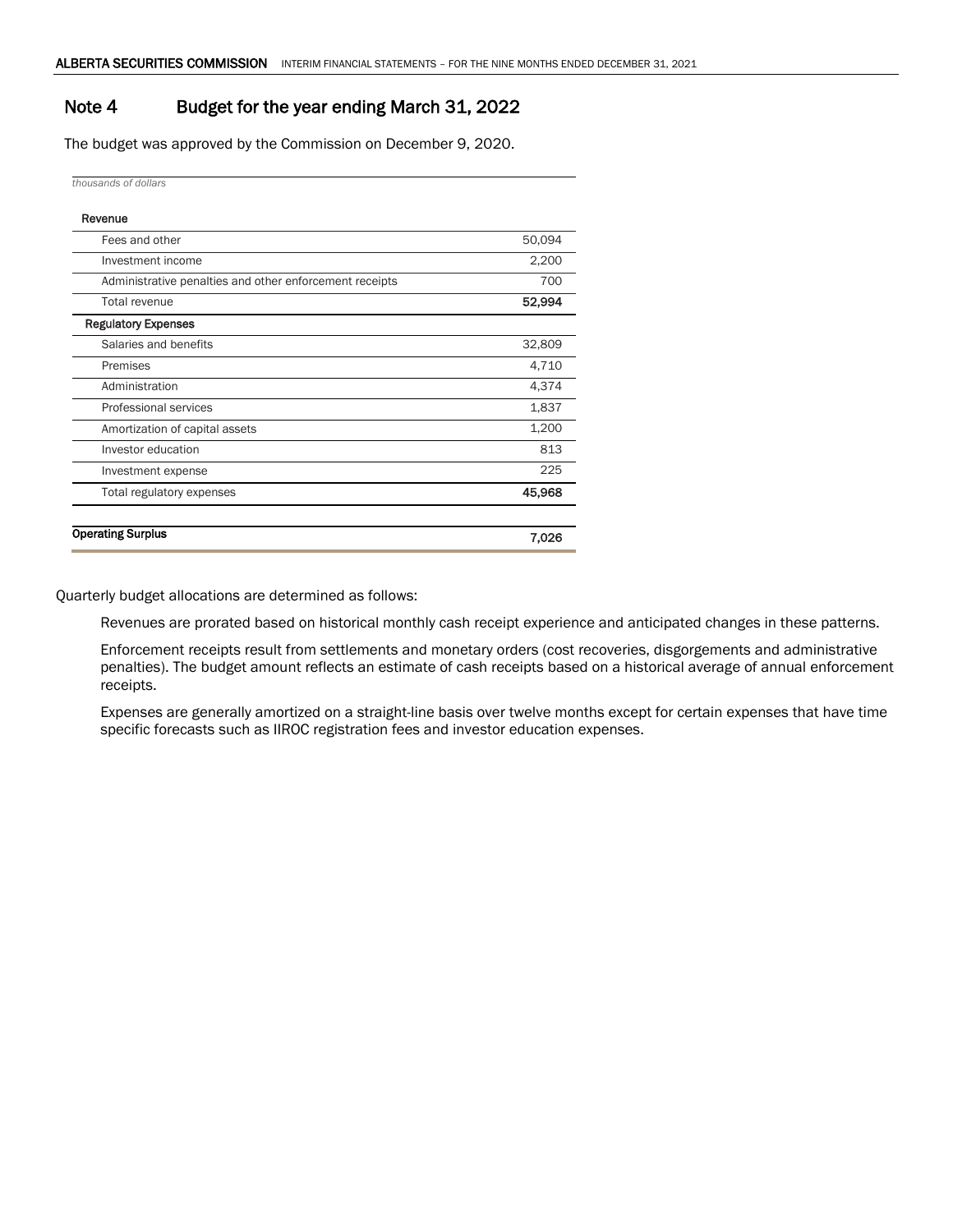# MANAGEMENT'S DISCUSSION AND ANALYSIS

Management's discussion and analysis (MD&A), prepared as of February 9, 2022, for the nine months ended December 31, 2021, should be read in conjunction with the annual MD&A and financial statements reported in the Alberta Securities Commission's (ASC) March 31, 2021 annual report, as well as the December 31, 2021 interim financial statements.

The ASC is the regulatory agency responsible for administering the province's securities laws. It is entrusted to foster a fair and efficient capital market in Alberta and to protect investors. As a member of the Canadian Securities Administrators, the ASC works to improve, coordinate and harmonize the regulation of Canada's capital markets.

Consistent with the previous quarter, COVID-19 did not adversely impact ASC's revenues for the third quarter of F2022. Nevertheless, due to the fifth wave of COVID-19 restrictions and remote work activities, the regulatory expenditures were lower than budget expectations. The ASC continues to prioritize the safety and well-being of the public and its employees by following all health and safety protocols.

### Comparison to prior year

For the three months ended December 31, 2021 (Q3 F2022) the ASC incurred an operating deficit of \$1.8 million compared to an operating deficit of \$2.1 million for the three months ended December 31, 2020 (Q3 F2021). For the nine months ended December 31, 2021 (YTD F2022) the ASC reported an operating surplus of \$527,000 compared to an operating deficit of \$878,000 for the nine months ended December 31, 2020.

Q3 F2022 revenue was \$1.0 million (12.4 per cent) higher than the prior year, primarily due to fees from increased distribution of securities sold in Alberta, registration revenue, annual financial statements filing fees and investment income.

YTD F2022 revenue was \$2.5 million (8.5 per cent) higher than the prior year, primarily due to fees from increased distribution of securities sold in Alberta, investment income, registration revenue and annual financial statements filing fees. This increase was partially offset by lower other enforcement receipts revenue.

Q3 F2022 regulatory expenses were higher by \$739,000 (7.3 per cent) compared to the prior year, primarily due to higher salaries and benefits, professional services and administration costs.

YTD F2022 regulatory expenses increased by \$1.0 million (3.5 per cent) compared to the prior year, primarily due to higher salaries and benefits, administration costs, investment expense and professional services. This increase was partially offset by lower amortization expense.

### Comparison to budget

The operating surplus for YTD F2022 was \$527,000 compared to a budgeted deficit of \$11.7 million.

Q3 F2022 revenue exceeded budget by \$3.0 million (50.0 per cent), primarily due to higher investment income, fees from increased distribution of securities sold in Alberta, annual financial statement filing fees and registration revenue. This increase was partially offset by lower other enforcement receipts revenue.

YTD F2022 revenue exceeded budget by \$9.3 million (42.0 per cent), primarily due to higher investment income, fees from increased distribution of securities sold in Alberta, annual financial statements filing fees and registration revenue. This increase was partially offset by lower other enforcement receipts revenue.

Q3 F2022 regulatory expenses were \$487,000 (4.3 per cent) lower than the budgeted regulatory expenses of \$11.4 million. This variance was primarily attributable to lower administration costs.